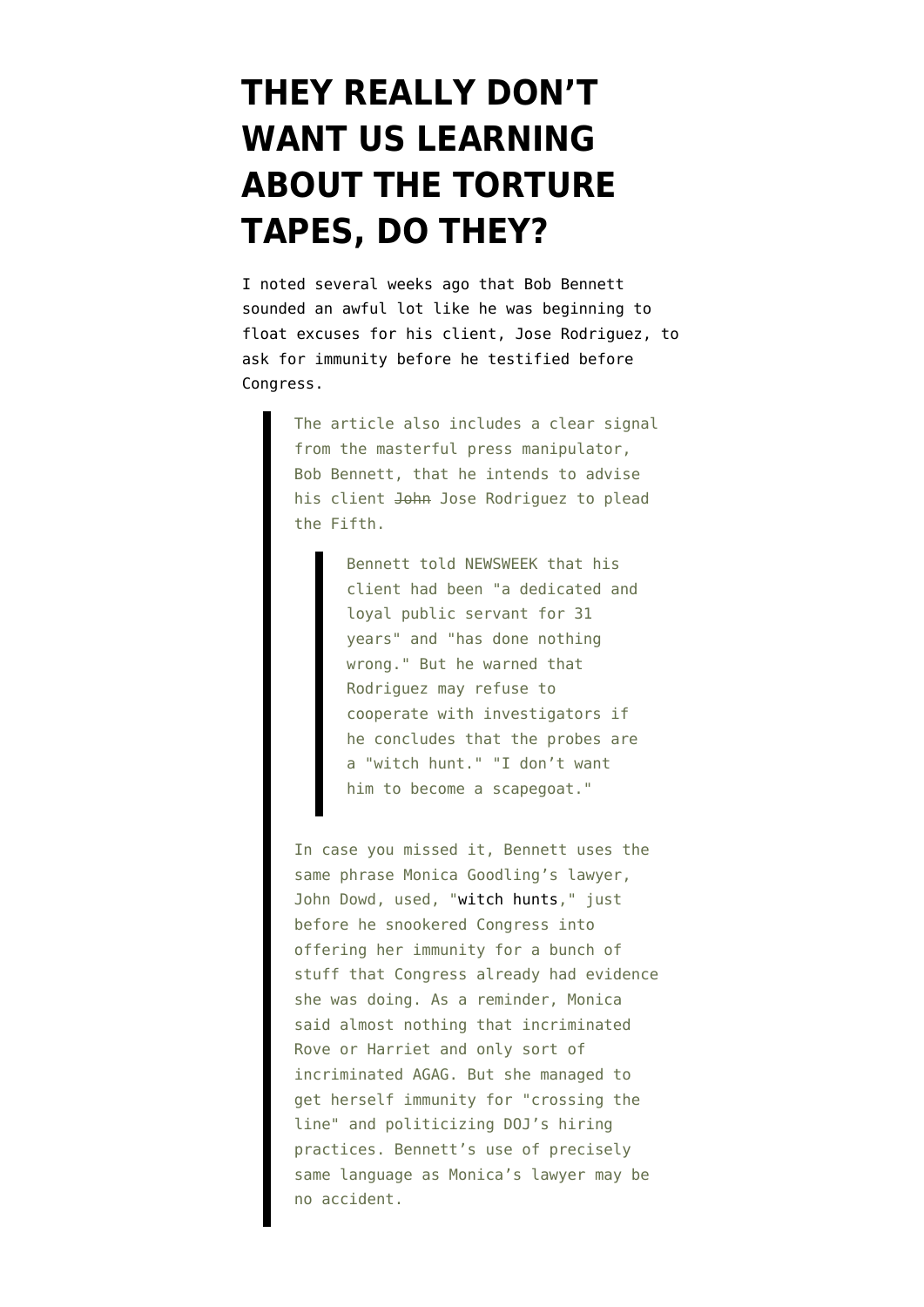Well, surprise, surprise! Bennett [just told](http://www.casperstartribune.net/articles/2008/01/09/ap/washington/d8u2met84.txt) Congress he wants Rodriguez to receive immunity before he'll testify before Congress (h/t [maryo2](http://emptywheel.firedoglake.com/2008/01/09/michigans-clusterfuck-prelude-to-a-national-clusterfuck/#comment-43288)).

> Attorneys for Jose Rodriguez told Congress that the former CIA official won't testify about the destruction of CIA videotapes without a promise of immunity, a person close to the tapes inquiry said Wednesday.

## [snip]

Defense attorney Robert Bennett told lawmakers, however, that he would not let Rodriguez testify because of the criminal investigation into the case. Without a promise of immunity, anything Rodriguez said at the hearing could be used against him in court.

Of course, Bennett's excuse has changed. Rather than use the tired excuse Monica Goodling used–she was the "victim" of a witchhunt–Bennett is using the even more tired Iran-Contra era excuse that, um, maybe Congress can get his client out of all criminal liability if Bennett pulls a fast one … ? But honest, Bennett's not worried about any real criminal liability, nosiree.

Meanwhile, Judge Mark Kennedy [has decided](http://www.washingtonpost.com/wp-dyn/content/article/2008/01/09/AR2008010902930.html?hpid=moreheadlines) he trusts DOJ a lot more than [Judge Mark Wolf does,](http://emptywheel.firedoglake.com/2008/01/06/bostons-chief-judge-opr-isnt-doing-its-job/) and he doesn't see the need to conduct an inquiry into why the CIA was destroying tapes that might have been relevant to cases before him.

> U.S. District Judge Henry H. Kennedy Jr. said in a three-page ruling in Washington that a group of inmates being held in Guantanamo Bay, Cuba, "offer nothing to support their assertion that a judicial inquiry" is necessary into the tape destruction. He said neither of the detainees whose interrogations were taped and later destroyed has an